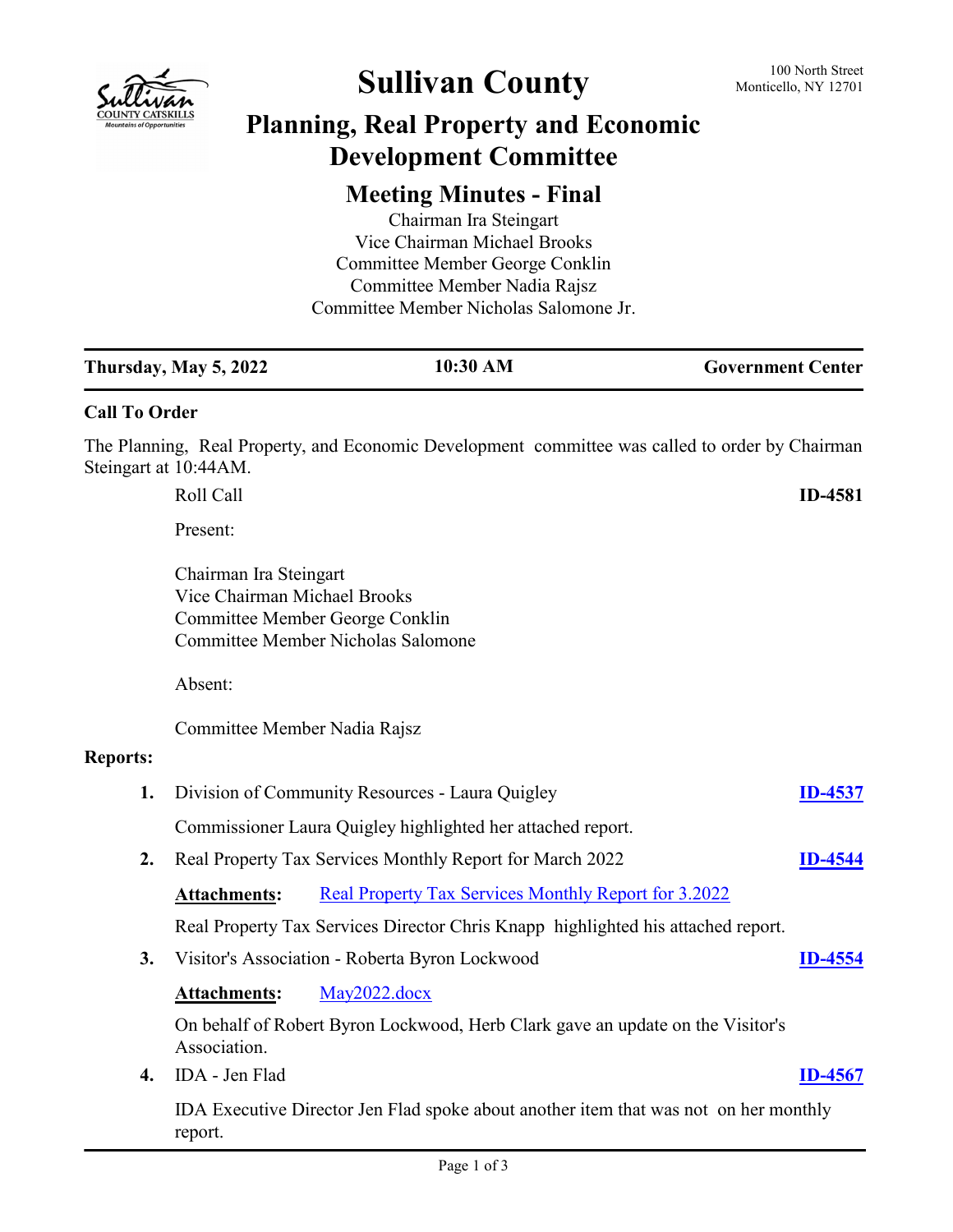#### Planning Report

At this point, Commissioner Freda Eisenberg distributed her monthly report and spoke about three items that were not on the report.

Treasurer's Remarks

At this point, County Treasurer Nancy Buck explained the Foreclosure and Redemption Process.

Partnership for Economic Development

President/CEO Marc Baez gave an update on the Partnership.

Chamber of Commerce

Jamie Schmieiser had nothing to add to her report.

#### **Public Comment**

- 1. Ken Walter made a public comment and focused on the attached.
- 2. Lou Setren made a public comment.

Ken Walter Public Comment **[ID-4588](http://sullivancountyny.legistar.com/gateway.aspx?m=l&id=/matter.aspx?key=1614)** 

**Attachments:** [BOL20220505133449](http://sullivancountyny.legistar.com/gateway.aspx?M=F&ID=39b3cb63-cb21-475e-9d5e-61e69913cbba.pdf)

#### **Resolutions:**

| Authorize MOU between Office for the Aging and Sullivan County Jail for<br>1.<br>meals |                                                                                          |                                                                                                                                                                                                              |                |  |  |
|----------------------------------------------------------------------------------------|------------------------------------------------------------------------------------------|--------------------------------------------------------------------------------------------------------------------------------------------------------------------------------------------------------------|----------------|--|--|
|                                                                                        |                                                                                          | This Resolution was carried at Committee.to the County Legislature                                                                                                                                           |                |  |  |
|                                                                                        | Aye:                                                                                     | Chairman Steingart, Vice Chairman Brooks, Committee Member<br><b>Conklin and Committee Member Salomone</b>                                                                                                   |                |  |  |
|                                                                                        | Absent:                                                                                  | Committee Member Rajsz                                                                                                                                                                                       |                |  |  |
| 2.                                                                                     |                                                                                          | TO AUTHORIZE AN AGREEMENT BETWEEN THE CENTER FOR<br>WORKFORCE DEVELOPMENT AND THE SULLIVAN COUNTY<br>LAND BANK FOR THE USE OF THE LAND BANK'S MOBILE TOOL<br>TRAILER FOR THE SUMMER YOUTH EMPLOYMENT PROGRAM | <b>ID-4521</b> |  |  |
|                                                                                        | This Resolution was carried at Committee.to the County Legislature due back on 5/19/2022 |                                                                                                                                                                                                              |                |  |  |
|                                                                                        | Aye:                                                                                     | Chairman Steingart, Vice Chairman Brooks, Committee Member<br><b>Conklin and Committee Member Salomone</b>                                                                                                   |                |  |  |
|                                                                                        | Absent:                                                                                  | Committee Member Rajsz                                                                                                                                                                                       |                |  |  |
| 3.                                                                                     |                                                                                          | Authorize Correction of Error Denial MA 12.-1-34                                                                                                                                                             | <b>ID-4551</b> |  |  |
|                                                                                        | This Resolution was referred to Committee.to the County Legislature                      |                                                                                                                                                                                                              |                |  |  |
|                                                                                        | Aye:                                                                                     | Chairman Steingart, Vice Chairman Brooks, Committee Member<br><b>Conklin and Committee Member Salomone</b>                                                                                                   |                |  |  |
|                                                                                        | Absent:                                                                                  | Committee Member Rajsz                                                                                                                                                                                       |                |  |  |